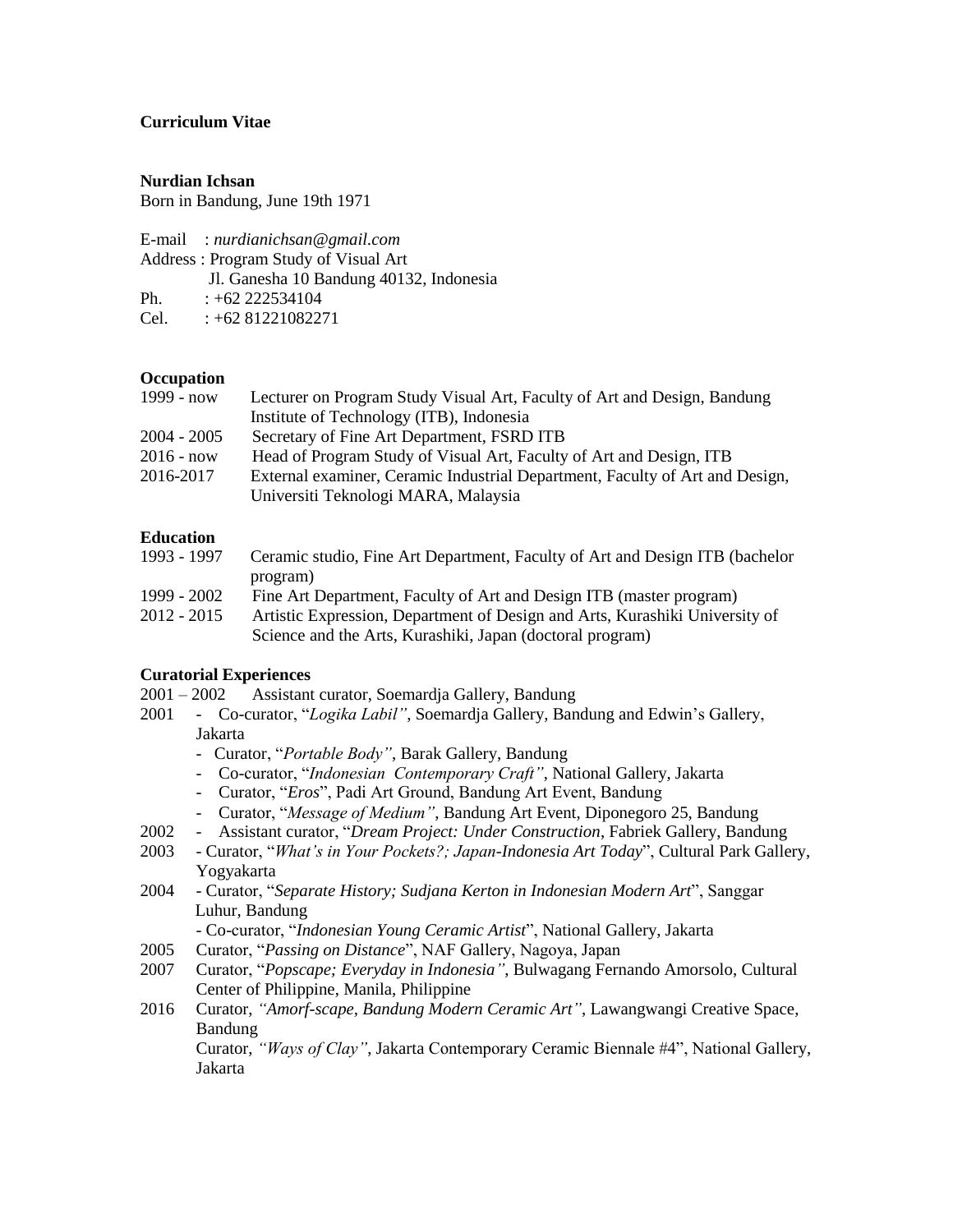#### **Workshop and Collaboration**

- 2000 "Earth Object", Workshop and exhibition with John Teschendorff, Soemardja Gallery, Bandung
- 2002 "Workshop for the art writer", Pendidikan Seni Nusantara, Jakarta - "Glass Blowing Workshop" by Yoshihiko Takahashi, Fabriek Gallery, Bandung
- 2003 "Writer in Residence", Pasir Impun Curatorial Program and Selasar Sunaryo Art Space, Bandung
	- "2004 Global Youth Exchange", Ministry of Foreign Affair Japan, Tokyo, Kyoto, Okinawa, Japan
- 2007 "Where Have All Monkeys Gone?", World Environment Day 2007, Cordillera Green Networks Inc., Victor Oteyza Community Art Space, Baguio, Philippine
- 2013 Talk by Artist, Academic Program, 7<sup>th</sup> Gyeonggi International Ceramic Biennale, Korea

## **Recidencies**

- 2002 Tajimi Ceramics and Design Institute (ISOKEN), Tajimi, Gifu Prefecture, Japan, grant by TSOOC
- 2008 The Shigaraki Ceramic Cultural Park, Koka, Shiga Prefecture, Japan, grant by The Japan Foundation
- 2010 Jatiwangi Artist In Residency Festival 2010, Jatiwangi Art Factory, Jatiwangi, Majalengka, Indonesia

## **Solo Exhibitions**

- 2009 "(di)stance", Sigiarts Gallery, Jakarta "Nowhere Man", The Japan Foundation Jakarta
- 2015 "Sur/face", CCCSCD Gallery Space, Okayama, Japan

## **Group Exhibitions**

| 1999 | - "Clay and Fiber", Bietnik Gallery, Bandung                                        |
|------|-------------------------------------------------------------------------------------|
|      | - "Java-Bali Ceramic Exhibition", Purna Budaya Gallery, Jogyakarta                  |
| 2000 | - "Bandung Young Artists", NuArt Sculpture Park, Bandung                            |
|      | - "Earth Objects", Soemardja Gallery, Bandung                                       |
| 2001 | - "Jejak Tanah dan Api", 300 years terracota exhibition, National Museum, Jakarta   |
| 2002 | - "Object", Fabriek Gallery, Bandung                                                |
| 2003 | - "Special Student Exhibition", Tajimi City Pottery Design and Technical Center,    |
|      | Tajimi, Gifu Pref., Japan                                                           |
|      | - "Ceramic Creative", Ceramic Museum Fatahillah, Jakarta                            |
| 2005 | - "Urban/Culture", CP Biennale, Bank of Indonesian Museum, Jakarta                  |
| 2007 | - "Where Have All Monkeys Gone?", World Environment Day 2007, Cordillera Green      |
|      | Networks Inc., Victor Oteyza Community Art Space, Baguio, Philippine                |
|      | - International Contemporary Ceramic Exhibition, Asian Ceramic Network and Selsius, |
|      | National Art Gallery Malaysia, Kuala Lumpur, Malaysia                               |
| 2008 | - "Manifesto", National Gallery, Jakarta                                            |
|      | - "No Where Men", The Shigaraki Ceramic Cultural Park, Koka City, Deux Poissons,    |
|      | Tokyo, Japan                                                                        |
| 2009 | - "Bandung Art Now", National Gallery, Jakarta                                      |
|      | - "The Contemporary Ceramic Asia Network'09", Penang State Art Gallery, Penang,     |
|      | Malaysia                                                                            |
|      | - "New Friends, Art and Adventure: A Ceramic Art Exhibition", Japan Foundation      |
|      | Gallery, Sidney, Australia                                                          |
|      | - "In Between", Jakarta Contemporary Ceramic Biennale #1, North Art Space, Jakarta  |
| 2010 | - "Recent Art From Indonesia: Contemporary Art-Turn", S Bin Art Plus, Singapore     |